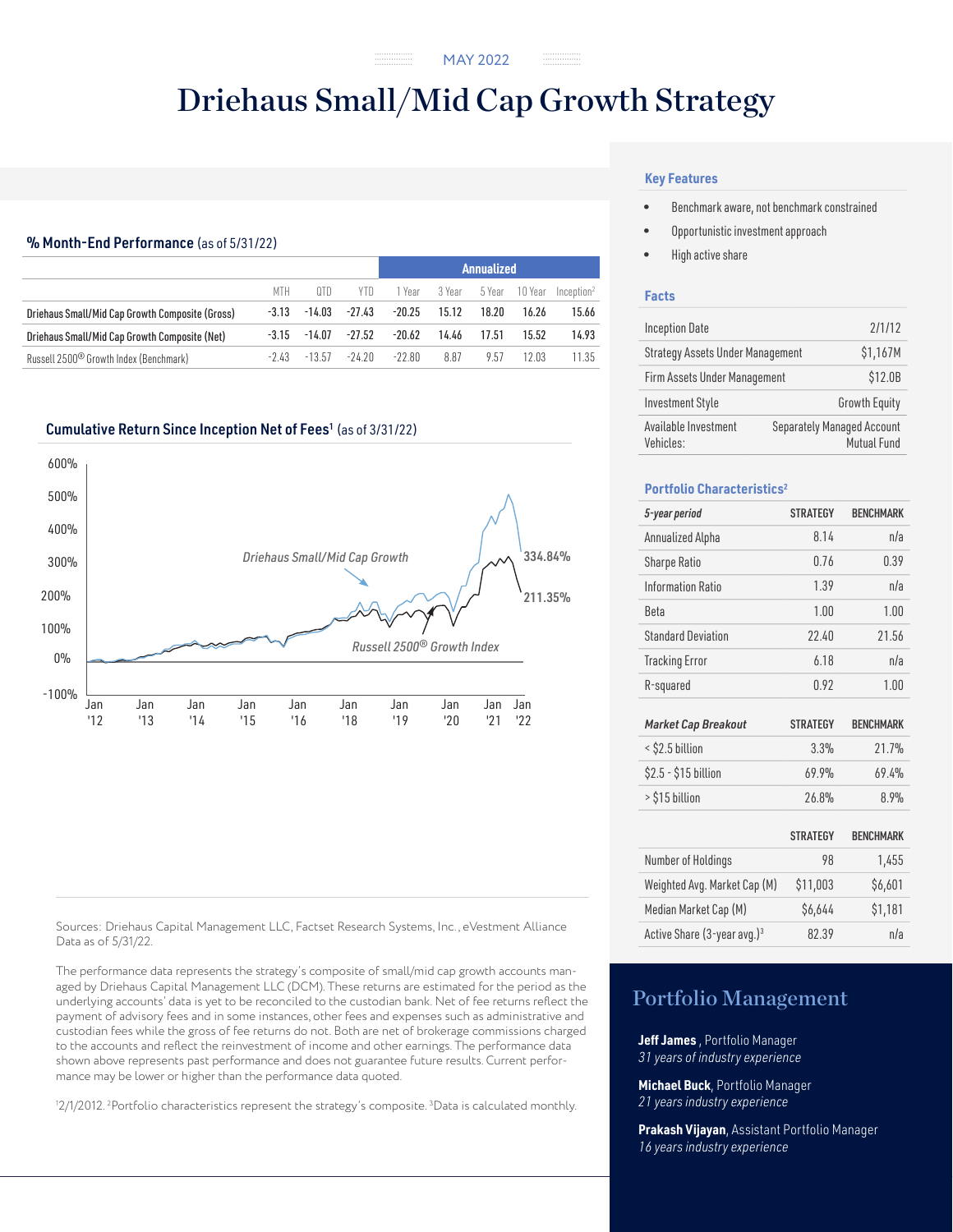## Driehaus Small/Mid Cap Growth Strategy

## Top 5 Holdings<sup>1</sup> (as of 4/30/22)

| Company                   | Sector                        | % of Strategy |
|---------------------------|-------------------------------|---------------|
| Ulta Beauty Inc           | <b>Consumer Discretionary</b> | 2.6           |
| Diamondback Energy, Inc.  | Energy                        | 2.3           |
| Cameco Corporation        | Energy                        | 2.1           |
| W. R. Berkley Corporation | Financials                    | 2.0           |
| Quanta Services, Inc.     | Industrials                   | 2.0           |

## Sector Weights (%)

#### *Month-End Absolute Weights (%)*

|                       | Comm.<br>Services | Consumer<br>Discretionary | Consumer<br><b>Staples</b> | Energy | Financials | Health<br>Care | Industrials | Information<br>Technology | Materials | Real Estate | <b>Utilities</b> | Cash |
|-----------------------|-------------------|---------------------------|----------------------------|--------|------------|----------------|-------------|---------------------------|-----------|-------------|------------------|------|
| Strategy              | 4.5               | 11.3                      | 2.4                        | 8.4    | 7.0        | 14.3           | 23.0        | 15.5                      | 9.6       | 1.5         | 0.0              | 2.5  |
| Benchmark             | 2.0               | 15.1                      | 3.1                        | 3.7    | 6.0        | 19.8           | 15.7        | 27.1                      | 3.9       | 3.0         | 0.5              | 0.0  |
| <b>Active Weights</b> | 2.5               | -3.8                      | -0.7                       | 4.7    | 1.0        | $-5.5$         | 7.3         | $-11.7$                   | 5.7       | $-1.5$      | -0.5             | 2.5  |

Sources: Driehaus Capital Management LLC, Factset Research Systems, Inc., eVestment Alliance Data as of 5/31/22. Benchmark: Russell 2500® Growth Index 1 Holdings subject to change.